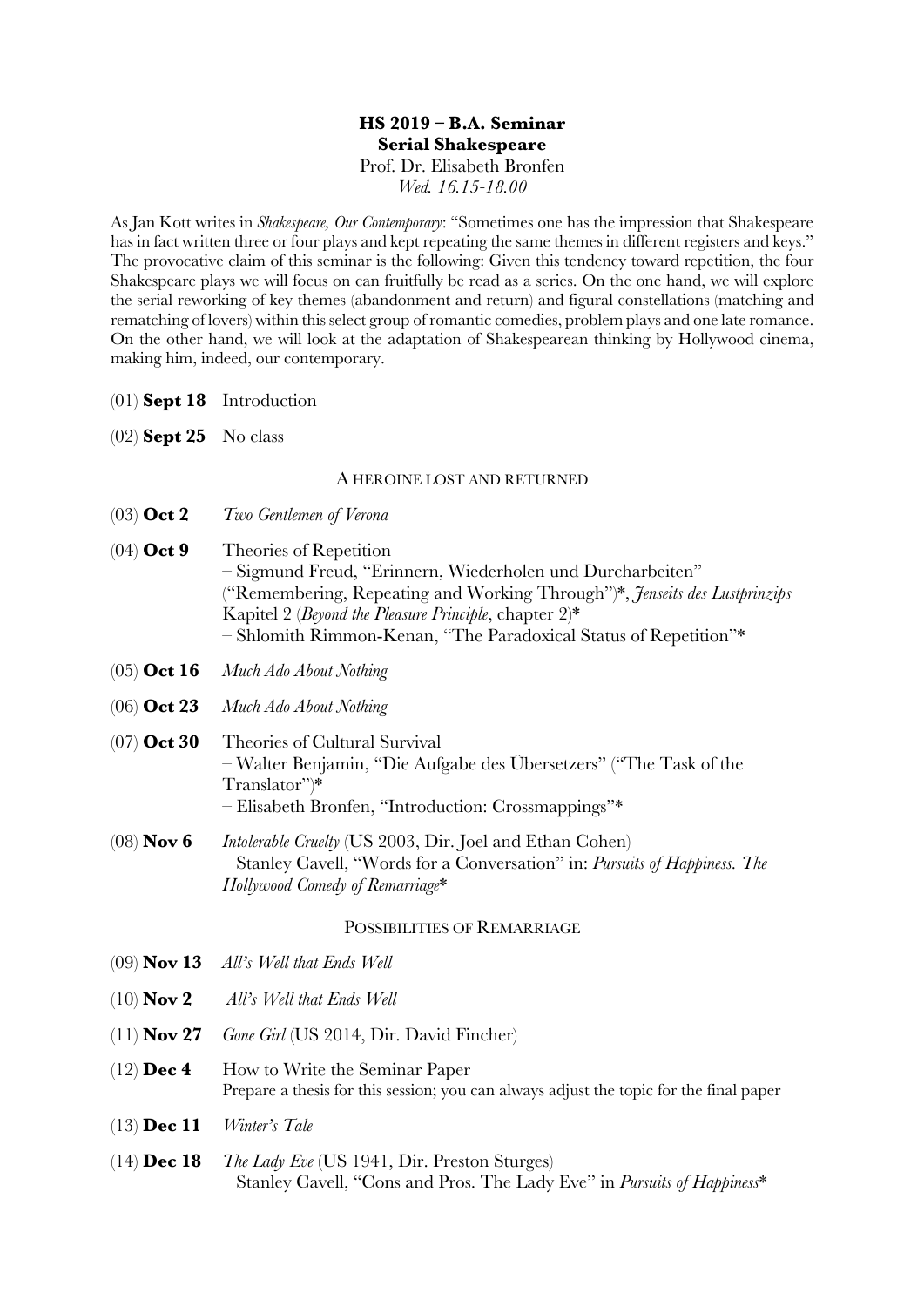All students must procure their own copies of the Shakespeare plays. You can either use *The Norton Shakespeare*, based on the Oxford Edition, edited by Stephen Greenblatt. Or you can get the plays individually from *The Arden Edition, third series*. Please **do not** use a version on your computer or other devises.

All texts marked with \* will be on OLAT

#### **Background Reading:**

Adelman, Janet. *Suffocating Mothers. Fantasies of Maternal Origin in Shakespeare's Plays, Hamlet to the Tempest*. New York, 1992. Bronfen, Elisabeth. *Stanley Cavell zur Einführung*. Hamburg, 2009. Cavell, Stanley. *Pursuits of Happiness. The Hollywood Comedy of Remarriage*. Cambridge, 1981. van Doren, Mark. *Shakespeare* (1939). New York, 2005. Freedman, Barbara. *Staging the Gaze: Postmodernism, Psychoanalysis, and Shakespearean Comedy*. Ithaca, 1991. Garber, Marjorie. *Shakespeare After All*. New York, 2004. Greenblatt, Stephen. *Shakespearean Negotiations. The Circulation of Social Energy in Renaissance England*. Berkeley, 1988. Lanier, Douglas. *Shakespeare and Modern Popular Culture*. Oxford, 2002. Maus, Katherine Eisaman. *Inwardness and Theater in the English Renaissance*. Chicago, 1995.

### **Course Requirements**

#### **Portfolio**

#### *Thesis paper*

All students must prepare **a thesis paper as a preliminary discussion for 10 of the seminar sessions** (200-300 words), to be posted on OLAT by 9 a.m. on Tuesday of the respective week. This **does not include** the thesis you prepare for the session on "How To Write a Seminar Paper". Each thesis paper should, as the title suggests, entail a thesis, but could also contain a series of questions, comments or associations. It should present an argument; indeed, it should help you practice your skills at argumentation. At the same time, it will facilitate class discussion and allow us to see in what directions you have been thinking while preparing for each session. The point is not to read out what you have written but, using what you have developed in writing, to enter into a dialog with the other members of the class. The thesis papers will count towards your portfolio and, thus, are compulsory. Since these thesis papers are part of your portfolio, not handing each in **on time** will mean it will not be counted and this, in turn, lowers your portfolio grade. For the last session, please **compile all your thesis statements using the template provided on OLAT** and hand them in as one piece of writing. If you want to edit them, so as to reflect the class discussion and the thinking it has provoked, you are allowed to do so. It is this set of papers that will be graded.

#### *Session Minutes*

As part of the portfolio, all students must also compile written minutes (Sitzungsprotokolle) for one of the class sessions. Please send these to my assistant Morgane Ghilardi (morgane.ghilardi@es.uzh.ch) **no later than one week** after the respective session **at the latest**. As with the thesis papers, not handing in the session minutes **on time** will mean they will not be counted and lower the grade of your portfolio.